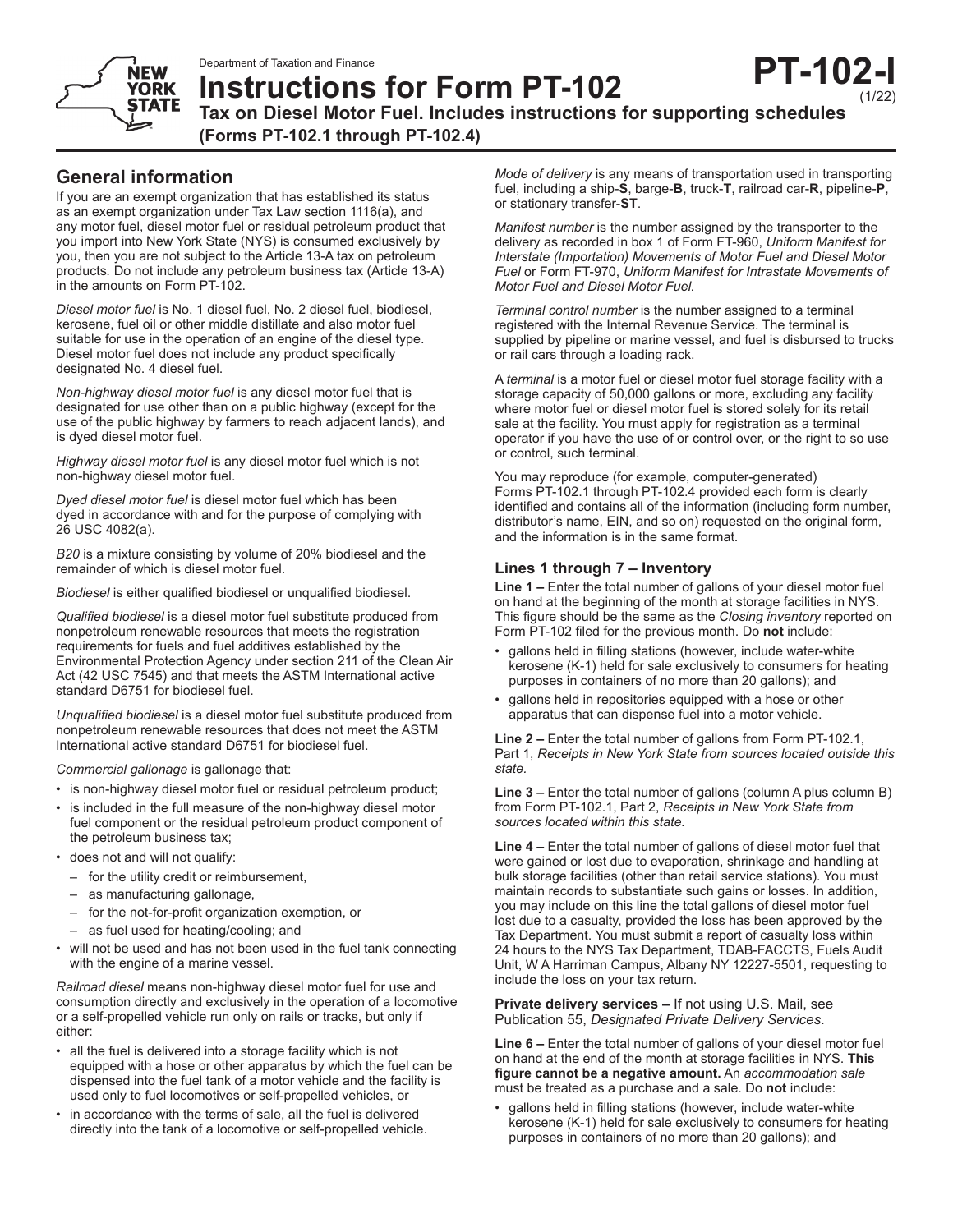## **Page 2** of 4 **PT-102-I** (1/22)

• gallons held in repositories equipped with a hose or other apparatus from which fuel can be dispensed into a motor vehicle.

## **Lines 8 through 25 – Exempt sales and uses**

**Line 8 –** Enter the total number of gallons of non-highway diesel motor fuel that were sold or used by you for residential heating/cooling purposes.

**Line 12 –** Enter the total number of gallons of non-highway diesel motor fuel sold in NYS to farmers upon which you did not pass through the taxes from Form PT-102.2, Part 5, line 1. You must have Form FT-1004, *Certificate for Purchases of Non-Highway Diesel Motor Fuel or Residual Petroleum Product for Farmers and Commercial Horse Boarding Operations,* on file to cover such sales. Also, if you are a farmer, include gallons you used directly and exclusively in the production phase of farming.

**Line 13 –** Enter the total number of gallons of kero-jet fuel sold to airlines. Airlines registered as distributors should also report kero-jet fuel taken from inventory that was used in their airplanes during the reporting period. Do not include sales of kero-jet fuel to nonairline operators.

**Line 14 –** Enter the total number of gallons of water-white kerosene (K-1) upon which the tax has not been passed through to the purchaser and that was delivered to filling stations (other than your own) where the water-white kerosene (K-1) is for sale exclusively to consumers for heating purposes in containers of no more than 20 gallons. For these sales you must have on file Form FT-1020, *Exemption Certificate for Certain Taxes Imposed on Diesel Motor Fuel and Propane.* Also include the total number of gallons of water-white kerosene (K-1) sold at your own filling stations to consumers for heating purposes in containers of no more than 20 gallons.

**Line 15 –** Enter the total number of gallons of kerosene that is non-highway diesel motor fuel (excluding sales reported on lines 8 through 14); for example, nonresidential heating or manufacturing.

**Line 16 –** Enter the **combined** total number of gallons from Form PT-102.2, Part 1a, *Sales of non-highway diesel motor fuel or untaxed qualified biodiesel to persons registered as a distributor of diesel motor fuel under Article 12-A,* and Part 1b, *Sales of untaxed highway diesel motor fuel delivered by pipeline, railcar, barge, tanker (ship), or other marine vessel to a terminal of a registered/licensed operator, or sold within a terminal of a registered/licensed operator, where it was delivered.* See instructions for Form PT-102.2, Parts 1a and 1b.

**Line 19 –** Enter the total number of gallons from Form PT-102.3, Part 1, *Transfers and sales out of New York State,* prepared for each state and Canadian province.

**Line 20 –** Enter the total number of gallons from Form PT-102.3, Part 2, *Sales in New York State for immediate export,* that was prepared for each state and Canadian province.

**Line 22 –** Enter the total number of gallons from Form PT-102.2, Part 4, *Sales to New York State, its municipalities or to the United States government*. See instructions for Form PT-102.2, Part 4.

**Line 23 –** Enter the total number of gallons of diesel motor fuel you withdrew from your inventory to compound or blend with any other product to produce No. 4 fuel oil or any other residual petroleum product. Also include this figure in line 4 of Form PT-103.

## **Lines 26 through 39 – Special tax rates**

**Lines 30 and 31 – Enter the total number of gallons of non-highway** B20 on line 30 and the total number of gallons of other non-highway diesel motor fuel on line 31 sold to consumers to be used as commercial gallonage. Include the total gallons **you** used as commercial gallonage. You must have the indicated exemption certificate on file to cover such sales.

Examples of commercial gallonage include, but are not limited to, non-highway B20 or other non-highway diesel motor fuel:

- used directly and exclusively in the production of tangible personal property for sale by refining, extracting, and mining (Form FT-1020);
- used directly and exclusively in the production of gas, electricity (except sales to rate-regulated electric corporations), refrigeration, or steam, for sale, excluding kerosene (Form FT-1020);
- used in the production of tangible personal property for sale by farming, but not directly and exclusively in the production phase (for example, uses in administration, storage, and marketing) (Form FT-1004);
- delivered directly into the fuel tank of a generator (Form FT-1014, *Certification for Non-Highway Diesel Motor Fuel and Residual Petroleum Product Used for Commercial Purposes (Other Than Manufacturing or Farming));*
- delivered directly into the fuel tank of off-road construction equipment (for example, backhoes, cranes, and so on) (Form FT-1014); or
- delivered directly into the fuel tank of a refrigeration unit used for refrigerated storage (Form FT-1014).

**Line 32 –** Enter the total number of gallons of kero-jet fuel sold as jet aircraft fuel to, or for use by, **nonairlines** that are not registered as aviation fuel businesses. You must have Form FT-1020 on file to cover these sales.

**Line 33 –** Enter the total number of gallons of undyed kerosene sold or used, provided the kerosene has not been blended or mixed with another product or used to operate a motor vehicle.

#### **Lines 40 through 46 – Fully taxable sales and uses**

**Lines 41 through 43 –** Enter on line 41 the total number of gallons of undyed kerosene reported on line 33, the total number of gallons of B20 on line 42 and the total number of gallons of other diesel motor fuel on line 43 that you purchased with diesel motor fuel tax passed through to you and that you sold or used during the reporting period (other than gallons sold from your own filling stations during the reporting period), or you or your supplier delivered during the reporting period to your filling stations or your repositories equipped with a hose or other apparatus that can dispense fuel into a motor vehicle.

**Line 47 – Adjustments –** Enter the total adjustments. Adjustments include the following:

- A credit for use of non-highway diesel motor fuel off-highway.
- Adjustments from prior periods.
- Excise and petroleum business taxes that you did not charge or otherwise receive on credit card sales to governmental entities for which you have been designated as the party eligible to receive a refund or credit. **Do not** include sales reported on line 22.
- Credit card sales to diplomats and missions.

Subtract a credit or add a debit to line 46 when computing line 48. Enclose in brackets all gallons that are being subtracted. Explain all adjustments in detail on this line. Attach additional sheets, if necessary, to explain adjustments.

**Line 48 – Balance due/credit –** Transfer the amount on line 48 to Form PT-100, line 2, *Petroleum Business Tax Return.*

# **Instructions for Form PT-102.1**

## **Diesel Motor Fuel Receipts**

### **Part 1 – Receipts in New York State from sources located outside this state**

Complete the schedule by filling in all of the requested information for each receipt from sellers located outside NYS from whom **you imported** diesel motor fuel during the month.

Report receipts of diesel motor fuel that was imported from your own facilities located outside NYS.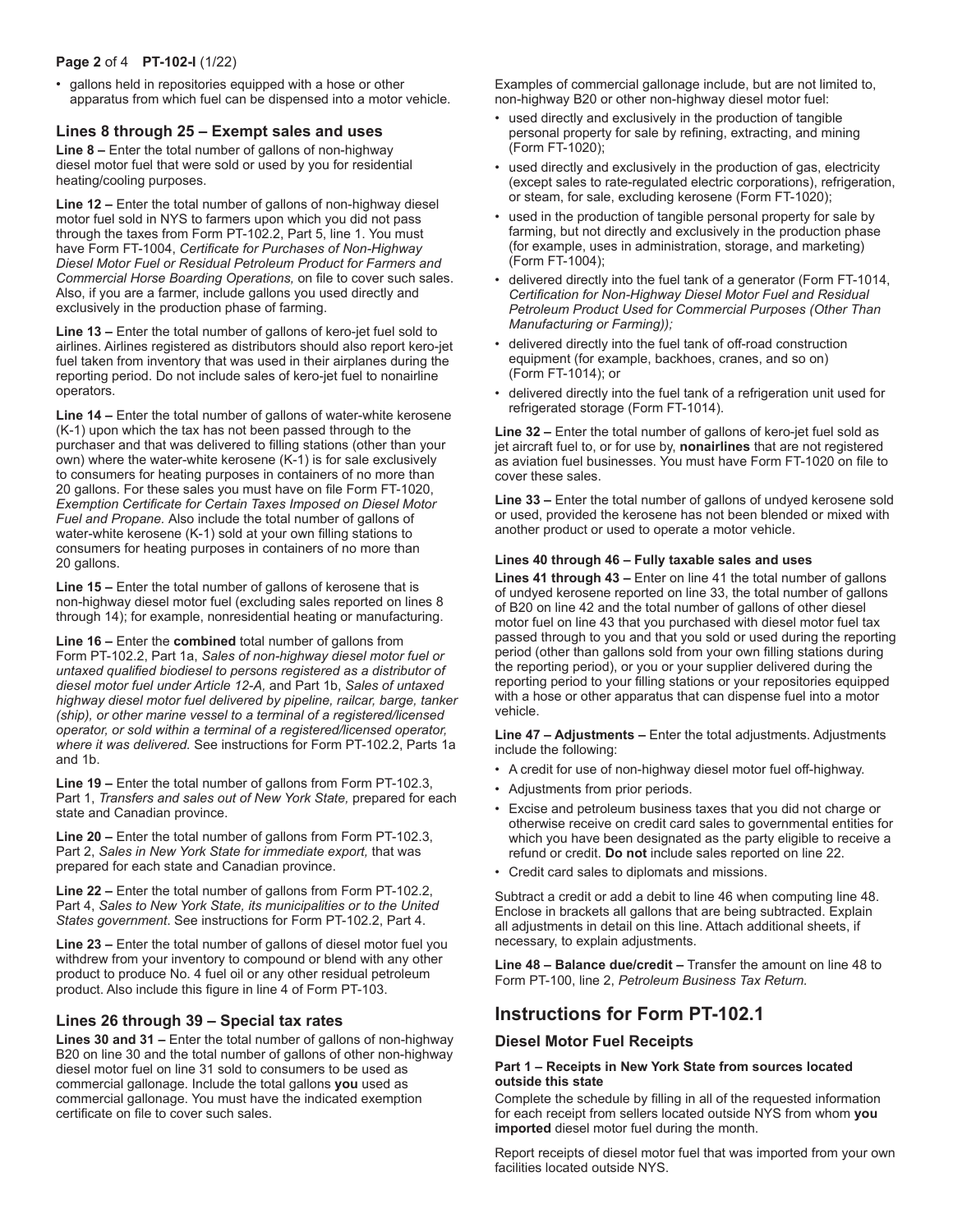Include shipments made directly to **any** of your own facilities, including service stations, or shipments made directly to your customers in NYS.

You are the importer of diesel motor fuel if you have ownership of the fuel at the time the fuel enters NYS's jurisdiction, or if you direct or control the importation of fuel into NYS.

#### **Part 2 – Receipts in New York State from sources located within this state**

Complete the schedule by filling in all of the requested information for each purchase or receipt of diesel motor fuel made during the month from sellers located within NYS.

Include shipments made directly to **any** of your own facilities, including service stations, or shipments made directly to your customers located within NYS.

# **Instructions for Form PT-102.2**

## **Diesel Motor Fuel Nontaxable Sales**

#### **Part 1a – Sales of non-highway diesel motor fuel or untaxed qualified biodiesel to persons registered as a distributor of diesel motor fuel under Article 12-A**

Complete the schedule by filling in all of the requested information for each sale to distributors of diesel motor fuel, retailers of non-highway diesel motor fuel only, or distributors of kero-jet fuel only.

Do not include any non-highway diesel motor fuel or qualified biodiesel delivered to a filling station (other than kero-jet fuel delivered to a distributor of kero-jet fuel only) or into any other repository equipped with a hose or other apparatus that can dispense fuel into a motor vehicle (including the bulk storage tanks of distributors of diesel motor fuel, and retailers of non-highway diesel motor fuel only, equipped with a hose or other apparatus).

#### **Part 1b – Sales of untaxed highway diesel motor fuel delivered by pipeline, railcar, barge, tanker (ship), or other marine vessel to a terminal of a registered/licensed operator, or sold within a terminal of a registered/licensed operator, where it was delivered**

Complete the schedule by filling in all the requested information for each sale of untaxed highway diesel motor fuel to a distributor of diesel motor fuel.

Do not include any highway diesel motor fuel that has **not** been delivered by pipeline, railcar, barge, tanker (ship), or other marine vessel to a terminal of a registered/licensed operator.

You must have Form FT-1001, *Exemption Certificate for Diesel Motor Fuel Interdistributor Transactions* on file for each of these customers.

### **Part 2 – Sales of non-highway diesel motor fuel to exempt organizations**

Complete the schedule by filling in all of the requested information for each sale of non-highway diesel motor fuel to an exempt organization. Do not include sales for residential heating.

Only exempt organizations qualified under Tax Law sections 1116(a)(4) or 1116(a)(5) may purchase non-highway diesel motor fuel without paying the petroleum business tax. This fuel must be used in the furtherance of the exempt purposes of the organization and not in any unrelated business activities.

The exempt organizations must give properly completed copies of Form FT-1021-A, *Certification for Purchases of Non-Highway Diesel Motor Fuel or Residual Petroleum Product by Certain Exempt Organizations*, to their suppliers. The fuel purchased must be exclusively for the use or consumption of the exempt organization, but not on NYS public highways. Additionally, purchases of non-highway diesel motor fuel delivered into a tank equipped to fuel a motor vehicle or purchases made at a filling station **do not qualify**  for the exemption.

#### **Part 3 – Exempt sales on Indian reservations**

(Include sales to exempt Indian nations or tribes and qualified Indian consumers.)

Complete the schedule by filling in all of the requested information for each sale of diesel motor fuel to an exempt Indian nation or tribe or to qualified Indian consumers on Indian reservations.

Sales to Indian nations or tribes for governmental use and sales to qualified Indian consumers (not for resale) must be supported by either a properly completed Form FT-939, *Certificate of Tax Exemption for a Qualified Indian Nation or Tribe on Purchases of Motor Fuel and Diesel Motor Fuel*, or Form DTF-801, *Certificate of Indian Exemption for Certain Property or Services Delivered on a Reservation.*

#### **Part 4 – Sales to New York State, its municipalities or to the United States government**

Complete the schedule by filling in all of the requested information for each sale of diesel motor fuel to a governmental entity.

NYS and its agencies and municipalities, and the United States government and its agencies are the only governmental entities that may purchase diesel motor fuel without paying the diesel motor fuel tax. Do **not** include credit card sales other than direct sales from your inventory; report these sales as an adjustment on line 47.

### **Part 5 – Sales or use of non-highway diesel motor fuel for farming**

Complete the schedule by entering all the requested information for gallons of non-highway diesel motor fuel sold in New York State to farmers. Include in column A gallons sold or used directly and exclusively in the production phase of farming. Include in column B gallons sold or used in farm production or commercial horse boarding operations, but not directly and exclusively in the production phase (for example, gallons sold for use in administration, storage, or marketing).

You must have Form FT-1004, *Certificate for Purchases of Non-Highway Diesel Motor Fuel or Residual Petroleum Product for Farmers and Commercial Horse Boarding Operations,* on file to cover these sales. Also, if you are a farmer, include gallons you used for farming.

# **Instructions for Form PT-102.3**

## **Diesel Motor Fuel – Transfers and Sales out of New York State and Sales in New York State for Immediate Export**

## **Part 1 – Transfers and sales out of New York State**

Prepare a separate Part 1 for each state and Canadian province.

- 1) Complete the schedule by filling in all of the requested information for:
	- a) each purchaser (other than a governmental entity) that is a distributor, wholesaler, service station, truck stop or other reseller of the diesel motor fuel in the other state or province;
	- b) each purchaser (other than a governmental entity) that has acquired diesel motor fuel for purposes other than heating, production or farming; and
	- c) your own facilities or facilities under your control outside NYS to which you transferred diesel motor fuel, and the number of gallons of diesel motor fuel that you shipped or sold to each purchaser for purposes other than heating, production or farming.
- 2) Add the number of gallons shown in the *Gallons* column and enter the total on line 1.
- 3) Enter on line 2 the number of gallons of diesel motor fuel that you sold to governmental entities and shipped out of NYS.
- 4) Enter on line 3 the number of gallons of diesel motor fuel that you shipped out of NYS for sale to consumers for heating,